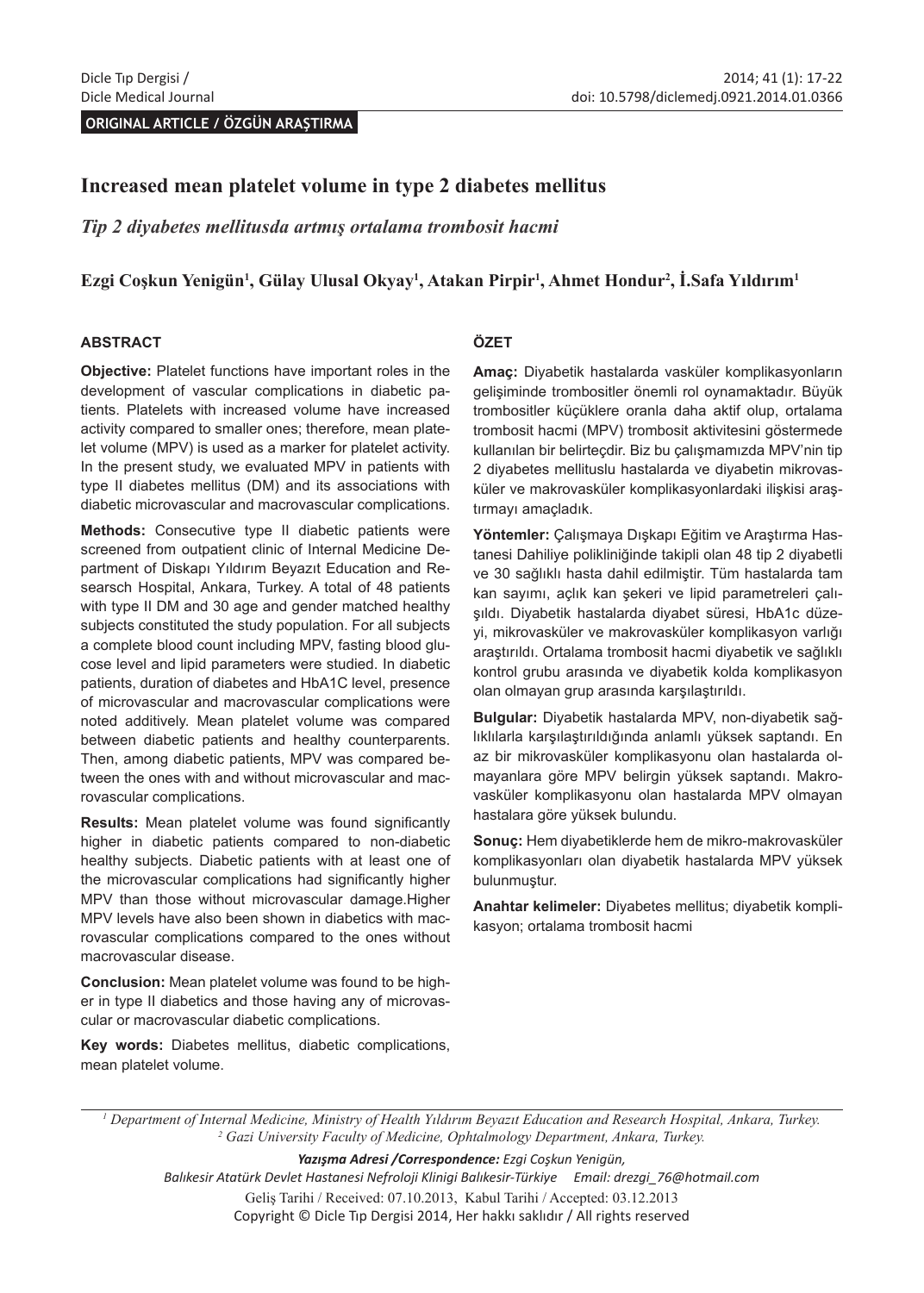## **INTRODUCTION**

Diabetes mellitus (DM) impairs glucose tolerance. As such it is a genetically and clinically heterogeneous disease requiring continuous follow up. Patients with DM and vascular complications face an increased risk of mortality. Many studies are being conducted on the pathogenetic factors that play a role in complication development in DM. It is thought that platelets have an effective role in the development of vascular complications. It has been shown that diabetic patients have increased thrombotic adhesion and aggregation, thromboxane synthesis and platelet factor 4 plasma levels [1,2].

Platelets express procoagulant proteins such as P-selectin and glycoprotein IIIa on their surfaces [3]. Large platelets that contain denser granules are metabolically and enzymatically more active than smaller ones and have higher thrombotic potential; hence, increased MPV might be linked with increased thrombotic potential [4]. Several studies focusing on MPV and DM have suggested a relation between the presence of vascular complications and MPV.

The aim of the present study was to evaluate MPV in patients with type II DM in comparison with a healthy control group, the determination of the association between MPV and vascular complications, the estimation of the correlation between MPV and HbA1c, fasting blood glucose and duration of diabetes.

## **METHODS**

### **Patients**

Consecutive forty-eight patients  $(59.35 \pm 9.04 \text{ years})$ of age, 15 male and 33 female) with the diagnosis of type II DM were enrolled from outpatient clinic of Internal Medicine Department of Dıskapı Yıldırım Beyazıt Education and Researsch Hospital, Ankara, Turkey during 4 months period. In the same time frame, 30 age and gender matched healthy subjects (13 male and 17 female) were recruited as the control group. Subjects with anemia  $(Hb \leq 11g/d)$  for females and Hb <12 g/dl for males) and thrombocytopenia (platelet count <150.000/μL) were excluded from the study.

Hypertension was defined as current use of anti-hypertensive drugs or systolic blood pressure

> 140 mmHg, diastolic blood pressure > 90 mmHg. Weight and height measurements of the patients were performed without heavy outer garments and shoes. Body mass index was calculated with the weight (kg)/length<sup>2</sup>(m) formula.

Coronary artery disease was defined as the presence of angiographically proven coronary artery stenosis, history of myocardial infarction or coronary artery bypass grafting operation and presence of current ischemic changes indicated by electrocardiography. Presence of cladicatio was used as a sign of peripheral arterial disease and lower limb doppler ultrasonography was performed for these patients. Presence of coronary artery disease and/or peripheral arterial disease were accepted as macrovascular complications.

Retinopathy, nephropathy and neuropathy were assessed as microvascular complications of DM. Fundoscopic examinations were performed for all diabetic patients. At least two microaneurysms and/ or retinal hemorrhage and/or other signs of retinal damage were recognised as diabetic retinopathy. Twenty four hour urinary albumin excretion rate (after exclusion of infection with urine culture) was classified as normoalbuminuria  $(\leq 30 \text{ mg/day})$ , microalbuminuria (30-300 mg/day) and macroalbuminuria ( $\geq$ 300 mg/day) according to the criteria of ADA (5). Patients with micro- and macroalbuminuria were accepted as having diabetic nephropathy. Symmetrical sensorineural neuropathy on neurological examination that was also confirmed on electromyogram was accepted as diabetic neuropathy. The control group was constituted from subjects without laboratory abnormalities and known chronic-metabolic diseases.

The study was approved by the institutional ethics committee and all contributors gave their informed consent.

### **Laboratory examinations**

Complete blood count, fasting blood glucose level, lipid parameters and HbA1c of the subjects were studied after 12 hours of fasting. Venous samples were taken into EDTA containing laboratory tubes for complete blood count including MPV and measurements were performed within two hours after sample collection. The blood glucose level was determined by the glucose oxidase method and HbA1c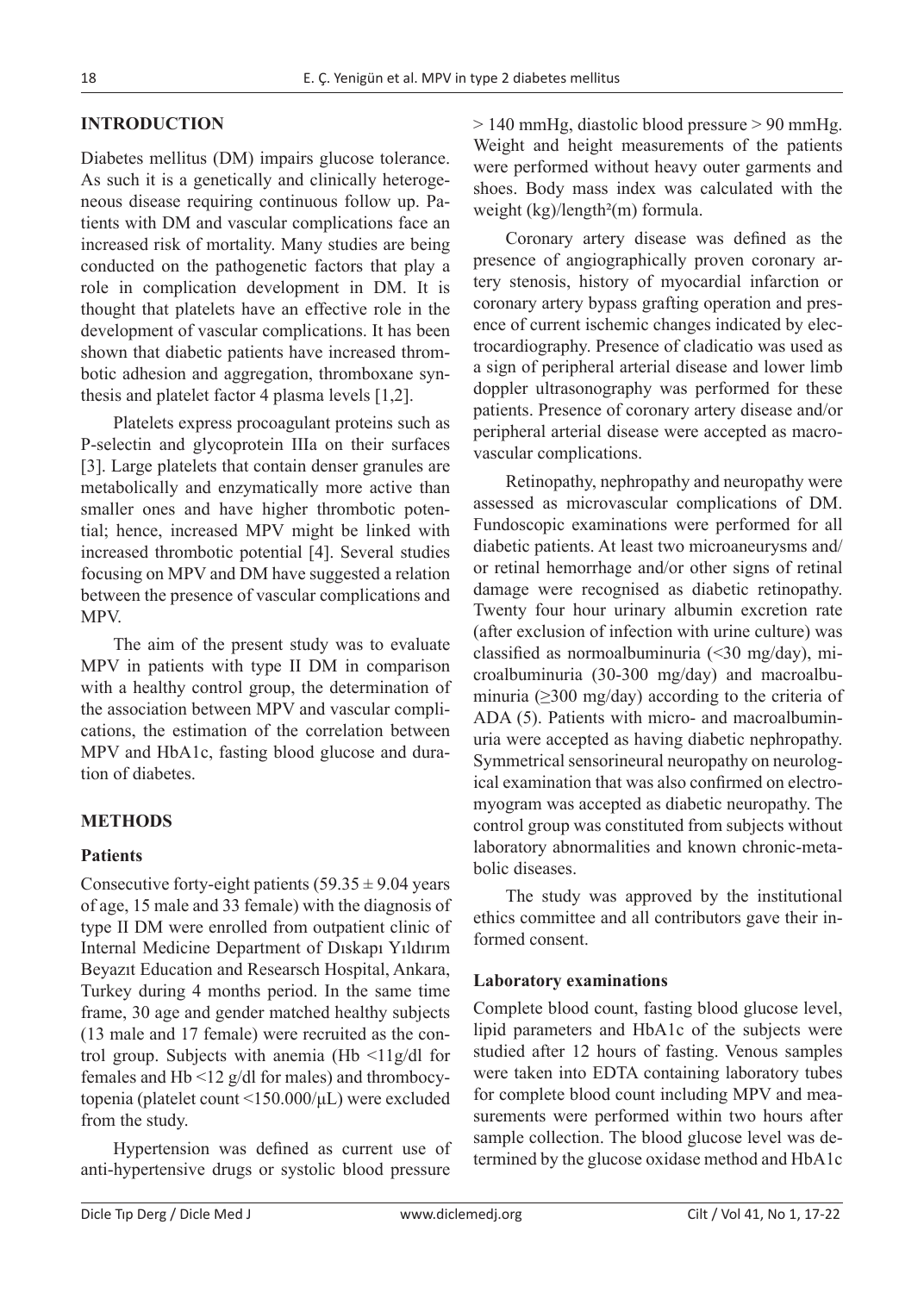was measured using high-performance liquid chromatography.

## **Statistical Analysis**

Data were analyzed using the Statistical Package for Social Sciences (SPSS) software version 11.5 for Windows (SPSS Inc., Chicago, IL). For continuous variables, the suitability of parametric test conditions was checked with Kolmogorov Smirnov test. Student's t test was used for parametric data and Mann-Whitney U test was used for non-parametric data. The Chi-square and Fisher's Exact tests were used to establish the differences between categorical variables of the study population and the control group. Parametric data were presented as mean ± standard deviations (SD) and non-parametric data were presented as median and interquartile range (IQR; the range of values lying between the 25th and 75th centiles). Categorical variables were shown as frequency and percentages. The Pearson correlation test was used for the correlations of MPV with BMI, fasting blood glucose level and HbA1C. A p value <0.05 was considered statistically significant.

### **RESULTS**

The baseline characteristics of the patients and control group were given in table-1. Duration of DM was  $8.33 \pm 5.4$  years. Twelve of the diabetics (25 %) had macrovascular complications, 26 patients (54.2  $\%$ ) had HT, 15 patients (31.3  $\%$ ) had retinopathy, 16 patients (33.3 %) had nephropathy and 39 patients (81.2 %) had neuropathy. Mean HbA1c was 8.73  $\pm$  2.03 %. Mean platelet volume was significantly higher in patients with type II DM than the healthy controls  $(9.25 \pm 1.49$  and  $8.47 \pm 0.49$ , respectively) (p<0.01) (table-1). Platelet count was somewhat lower in the diabetic group; however, this difference was not significant  $(249.729 \pm 73.479)$  / $\mu$ L and  $279.466 \pm 73.294$  /μL, respectively) (p= 0.10).

|  |  | Table 1. Baseline characteristics and laboratory results of type II DM patients and healthy control group. |  |  |  |  |  |  |
|--|--|------------------------------------------------------------------------------------------------------------|--|--|--|--|--|--|
|--|--|------------------------------------------------------------------------------------------------------------|--|--|--|--|--|--|

|                               | Diabetic Patients<br>$(n=48)$ | <b>Control Group</b><br>$(n=30)$ | P value |
|-------------------------------|-------------------------------|----------------------------------|---------|
| Age (years)                   | $59.35 \pm 9.04$              | $57.80 \pm 9.14$                 | 0.34    |
| Gender (female/male)          | 33/15                         | 17/13                            | 0.13    |
| BMI (kg/m <sup>2</sup> )      | $29.67 \pm 3.39$              | $27.32 \pm 4.06$                 | < 0.01  |
| Duration of DM (years)        | $6(5-10)$                     |                                  |         |
| CAD (n, %)                    | 12 $(25%)$                    |                                  |         |
| Hypertension (n, %)           | 26 (54.2 %)                   |                                  |         |
| Nephropathy (n, %)            | 16 (33.3 %)                   |                                  |         |
| Retinopathy (n, %)            | 15 (31.3 %)                   |                                  |         |
| Neuropathy (n, %)             | 39 (81.2 %)                   |                                  |         |
| HbA1c (%)                     | $8.73 \pm 2.03$               |                                  |         |
| Fasting blood glucose (mg/dl) | 184.50 (133.8 - 223)          | $85(78.5 - 94)$                  | < 0.01  |
| Total cholesterol (mg/dl)     | $194.88 \pm 46.70$            | $181.03 \pm 45.57$               | 0.20    |
| LDL-cholesterol (mg/dl)       | $110.96 \pm 40.80$            | $105.26 \pm 37.62$               | 0.54    |
| HDL-cholesterol (mg/dl)       | $44.71 \pm 12.50$             | $46.76 \pm 14.10$                | 0.51    |
| Triglyceride (mg/dl)          | 163 (106 - 231.8)             | 131 (105.8 - 157.8)              | 0.05    |
| Hemoglobin (g/dl)             | $13.82 \pm 1.12$              | $13.84 \pm 1.12$                 | 0.97    |
| Hematocrit (%)                | $40.73 \pm 3.37$              | $41.68 \pm 3.44$                 | 0.24    |
| White blood cell count (/µL)  | 7313 ± 1883                   | 7045 ± 1747                      | 0.53    |
| Platelet count (/µL)          | 249500 (219500 - 293750)      | 281000 (226250 - 338250)         | 0.10    |
| MPV(f)                        | $9.2 \pm 1.49$                | $8.5 \pm 0.49$                   | < 0.01  |

Abbreviations; BMI: Body mass index, DM: Diabetes mellitus, CAD: Coronary artery disease, HbA1C: Glycosylated hemoglobin, LDL: Low density lipoprotein, HDL: High density lipoprotein, MPV: Mean platelet volume.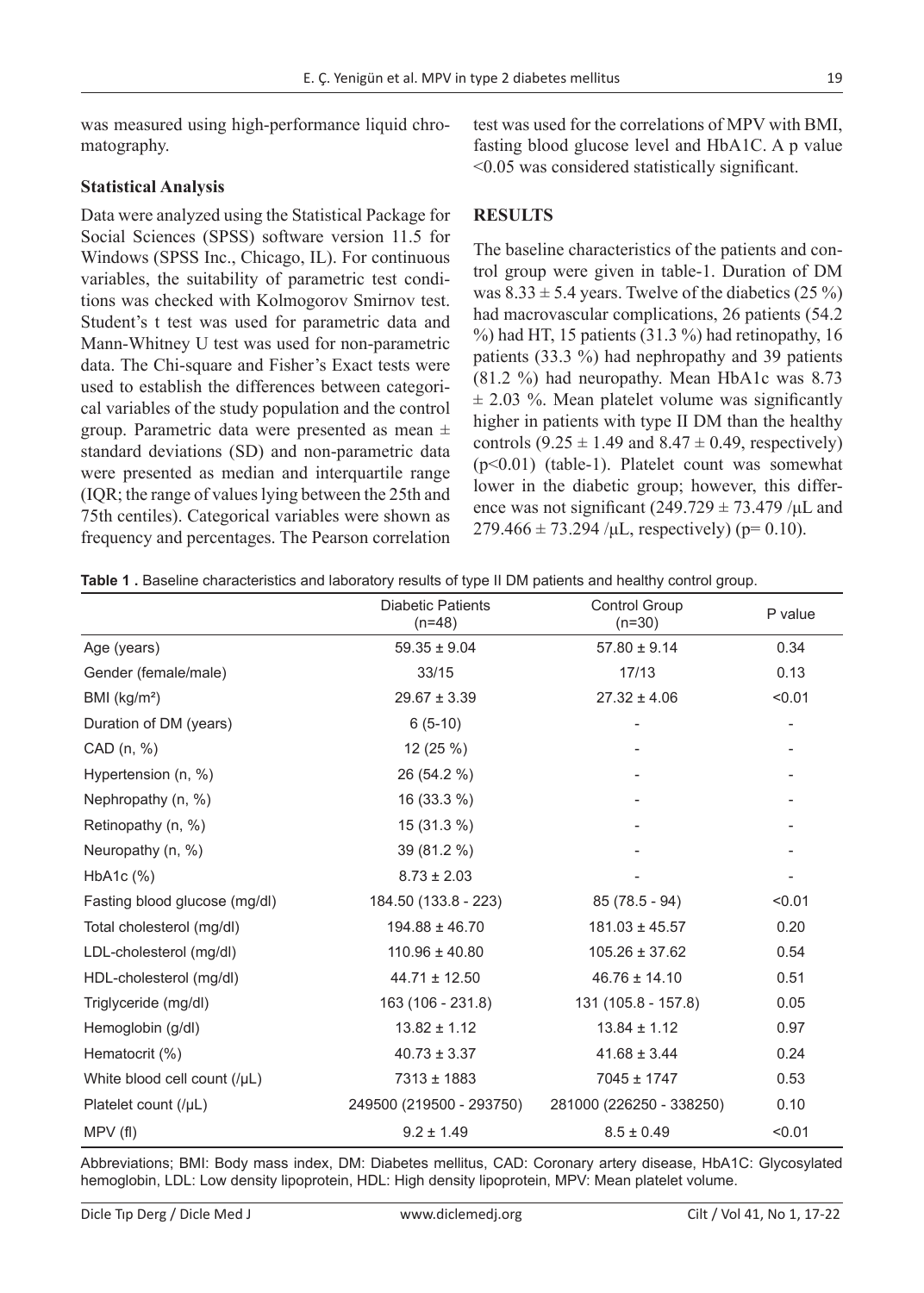The diabetic patients were divided into subgroups depending on the presence of microvascular complications. Patients with at least one of the microvascular complications had slightly higher MPV compared to the ones without any of the complications  $(9.38 \pm 1.47 \text{ fl and } 7.85 \pm 0.88 \text{ fl, respectively})$  $(p= 0.048)$ . When the groups were analysed individually as patients with and without retinopathy  $(9.48 \pm 1.60 \text{ and } 9.15 \pm 1.45, \text{p} = 0.48)$ , nephropathy  $(9.25 \pm 1.45 \text{ and } 9.25 \pm 1.53, \text{ p} = 0.99)$  and neuropathy  $(9.43 \pm 1.47 \text{ and } 8.49 \pm 1.39, \text{ p} = 0.09)$ , there were no significance between the groups regarding MPV (Figure 1). The diabetic patients were classified into subgroups depending on the presence of macrovascular complications. Twelve patients with macrovascular complications showed higher MPV compared to the ones without macrovascular complications (10.23  $\pm$  1.66 fl and 8.93  $\pm$  1.29 fl, respectively)  $(p<0.01)$ .



**Figure 1.** MPV levels between groups

In type II diabetic patients there was no association between MPV and age ( $p= 0.62$ , r: 0.07), duration of diabetes ( $p= 0.75$ , r: -0.05), total cholesterol level (p= 0.23, r: -0.18), LDL-cholesterol level ( $p= 0.34$ , r: -0.14), HDL-cholesterol level ( $p=$ 0.22, r: -0.18), triglyceride level ( $p= 0.96$ , r: -0.01), HbA1C ( $p= 0.18$ , r: 0.20) and fasting blood glucose level (p= 0.37, r: 0.13). Mean platelet volume was found as similar between smoking (n= 12) and nonsmoking II diabetic patients (n= 36) (9.68  $\pm$  1.72 and  $9.11 \pm 1.40$ , respectively) (p= 0.26). Diabetic males have similar MPV values with females (9.43  $\pm$  1.90 and 9.2  $\pm$  1.30, respectively) (p= 0.62).

#### **DISCUSSION**

Diabetes mellitus is a chronic disease that causes increased morbidity and mortality due to its vascular complications. There is a need to develop risk factor modification to reduce the impact of complications. Diabetic patients are at risk of increased thrombosis and atherogenesis. Changes in hemostatic balance constitute a pathogenetic factor with a role in complication development in DM. Owing to the role of blood platelets in hemostatic balance, changes in platelets in diabetic patients have been studied extensively and an increase in thrombotic adhesion, aggregation and secretion has been shown in many of these [6-8].

Mean platelet volume is an indicator showing thrombosis function and activation. Large platelets have metabolically and enzymatically denser granules than smaller ones, and display high thrombotic potential [9,10]. Mean platelet volume has been studied in many vascular diseases. Platelets play a pivotal role in atherothrombosis, the major cause of most unstable coronary syndromes and increased MPV levels have been shown as an indicator in myocardial infarcts [4,11-13], congestive heart disease [13], cerebrovascular diseases [14], obesity [15] and hypertensive patients [16,17]. There is a previous study that suggested a relationship between high MPV levels and an increase in the frequency of restenosis in patients who received coronary angioplasty [18]. Another study has also shown a relationship between increased MPV and increased CAD incidence in chronic hemodialysis patients [19]. Increased MPV in diabetes has been reported in some human and animal studies, though not in all [20]. As in previous studies [7,20-23], we showed diabetic patients had significantly larger MPV than non-diabetic controls. These studies have shown increased platelet aggregation in DM, and this may have a role in its vascular complications. Including any patient with at least one of nephropathy, retinopathy or neuropathy complication in the 'microvascular complication group', we found a meaningful difference between the MPV levels of this group and the ones with no microvascular complications. However, when all patients with and without complications were assessed separately for each complication, a statistically meaningful dif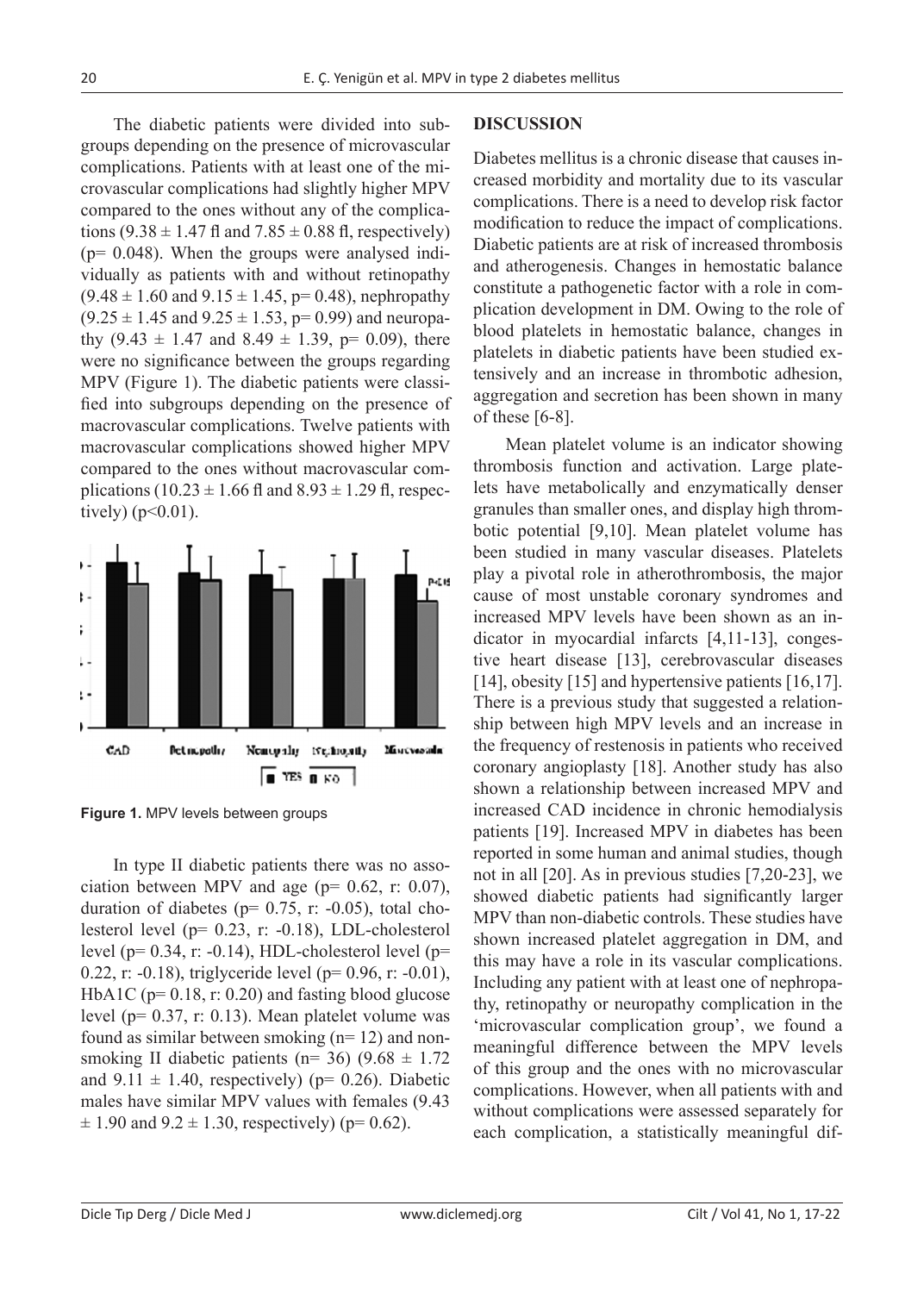ference was not found between mean MPV values. This finding was similar to the results of previous studies by Keskin et al. and Hekimsoy et al. [2,21]. It is still debated whether platelett activation plays a primary pathogenetic role in the development of diabetic vascular complications or whether the increased activity is secondary to vascular complications. Based on our findings, we are of the opinion that higher MPV cannot be attributed solely to the existence of diabetes and platelets play a primary role in complication development.

In our study we found no association between MPV and HbA1c, fasting blood glucose, patient age, HT, hyperlipidemia and duration of diabetes. These findings were in agreement with the previous reports [21,24]. They suggested vascular damage to be due to more reactive platelets and claimed the rate of damage to be constant for the duration of the disease and independent of diabetic control.

Additionally, we found an association between higher MPV and macrovascular complications. This association has, to our knowledge, not been reported previously.

Increases in platelet volume are often associated with decreases in platelet count [18,25], perhaps as a result of small platelets being consumed in order to maintain a constant platelet functional mass [26]. Although the relationships is not completely understood. Association of increased platelet volume and reduced platelet survival in diabetic patients has been reported by Jones et al [27]. We found the number of platelets were smaller in diabetic patients similar to the results of Tschöpe et al [28], this difference was not statistically meaningful. Our examination of the diabetic group showed a negative linear relationship between MPV and the number of platelets (p=0.006).

An important point in MPV measurement is the ability of platelets to change their volume following blood collection. The anticoagulant used and the time between sample collection and the study affect MPV measurement. The platelets in blood samples collected in EDTA tubes swell after a while. Even though volume change with sodium citrate is much less than EDTA, this agent is not appropriate for the counters used in practice. If samples collected in EDTA tubes can be studied within 2 hours, the results are acceptable [26]. In light of the literature, we have performed and recommend the analysis of samples collected in EDTA tubes within 2 hours.

In conclusion, MPV is a marker of platelet function and activity. Diabetes is a complex disease which affects many vascular systems, and increased platelet volume is likely to be associated with the pathological processes and increased risk of vascular disease.

**Acknowledgement:** We would like to acknowledge for valuable contributions of Dr. Yıldız Arslan due to their kindly efforts of neurological examination and assesment of EMG reports.

### **REFERENCES**

- 1. Alessandrini P, McRae J, Feman S, FitzGerald GA. Thromboxane biosynthesis and platelet function in type 1 diabetes mellitus. N Engl J Med 1988;319:208-212.
- 2. Keskin A, Özgen AG, Sermez Y, et al. Tip II diabetes mellitusta trombosit fonksiyonları ve glisemi kontrolü ile ilişkisi. Ulusal Endokrinoloji Dergisi 1995;5:179-185.
- 3. Mathur A, Robinson MS, Cotton J, et al. Platelet reactivity in acute coronary syndromes: evidence for differences in platelet behaviour between unstable angina and myocardial infarction. Thromb Haemost 2001;85:989-994.
- 4. Endler G, Klimesch A, Sunder-Plassmann H, et al. Mean platelet volume is an independent risk factor for myocardial infarction but not for coronary artery disease. Br J Haematol 2002;117:399-404.
- 5. American Diabetes Association. Diabetes Care 2005;28.
- 6. Colwell JA, Winocour PD, Halushka PV. Do platelets have anything to do with diabetic microvascular disease? Diabetes 1983;32:14-19.
- 7. Jindal S, Gupta S, Gupta R, et al. Platelet indices in diabetes mellitus: indicators of diabetic microvascular complications. Hematology 2011;16:86-89.
- 8. Unubol M, Ayhan M, Güney E. The relationship between mean platelet volume with microalbuminuria and glycemic control in patients with type II diabetes mellitus. Platelets 23:475-480.
- 9. Gawaz M, Langer H, May AE. Platelets in inflammation and atherogenesis. J Clin Invest 2005;115:3378-384.
- 10. Coppinger JA, Cagney G, Toomey S, et al. Characterization of the proteins released from activated platelets leads to localization of novel platelet proteins in human atherosclerotic lesions. Blood 2004;103:2096-2104.
- 11. Senaran H, Ileri M, Altinbas A, et al. Thrombopoietin and mean platelet volume in coronary artery disease. Clin Cardiol 2001;24:405-408.
- 12. Trowbridge EA, Martin JF. The platelet volume distribution: a signature of the prethrombotic state in coronary heart disease? Thromb Haemost 1987;58:714-717.
- 13. Erne P, Wardle J, Sanders K, et al. Mean platelet volume and size distribution and their sensitivity to agonist in pa-